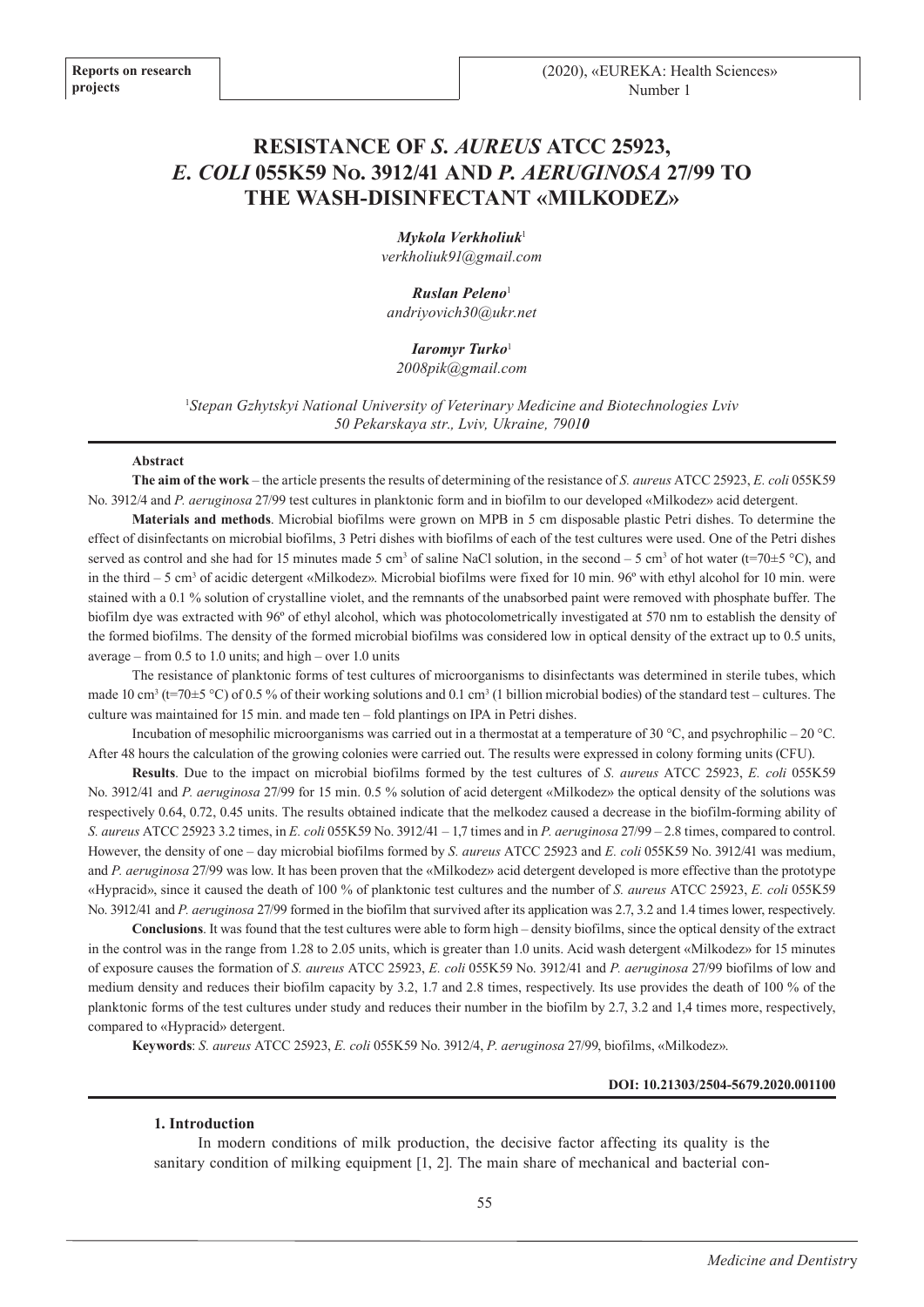tamination of milk is formed due to insufficiently washed milking equipment and milk equipment [3]. Due to its exploitation, various composition and properties of deposits are formed on the inner surfaces of pipelines, which are an excellent medium for the development of microorganisms [4, 5]. Most of these surfaces are closed and have limited access to cleaning and disinfection. In case of insufficiently effective sanitary treatment, the development of microflora occurs, which enters the next batch of milk, which significantly degrades its safety and quality [6]. As a result, the grade and, consequently, the sale price decrease [7, 8].

It is known that microorganisms are able to survive on abiotic surfaces of dairy equipment due to their extremely important property – the ability to form biofilms [9, 10]. A biofilm is a living collection of several types of bacteria that is constantly updated, attached to a biogenic or abiogenic surface and surrounded by a polysaccharide matrix, which is a stable structure and is one of the important factors for bacterial protection [11, 12].

The formation of the biofilm adversely affects the quality of the milk obtained and the safety of the finished product since, in addition to saprophytes, pathogens can also be involved in them [13, 14]. This complex process involves the formation of micro–colonies, structuring and their maturation, which significantly increases the survival of bacteria in the body and the environment [15, 16]. Microbial resistance in a biofilm is determined by different gene expression in a multicellular population, which causes some cells to transition to a persistent state, which in turn causes inherited resistance or tolerance to different antimicrobials [17, 18].

According to Verran J. (2010), bacterial resistance in biofilms to disinfectants is about 100 times greater than that of planktonic microorganisms. This is due to the fact that the bacteria in the biofilms are in a metabolically inert state, causing them to have poor antimicrobial agents, and because the pores and channels of the biofilms do not allow large molecules of disinfectants to enter the biofilm [19].

That is why, in the development of detergents for sanitary processing of milking equipment, it is necessary to select such active substances that would destroy the intercellular polysaccharide – peptide matrix of the biofilm and adversely affect not only planktonic cultures of microorganisms, but also on bacteria.

The aim of our work was to investigate the resistance of *S. aureus* ATCC 25923, *E. coli* 055K59 No. 3912/4 and *P. aeruginosa* 27/99 test cultures in planktonic form and in biofilm to our developed «Milkodez» acid detergent.

#### **2. Materials and Methods**

The researches were conducted at the department of microbiology and virology, Stepan Gzhytskyi National University of Veterinary Medicine and Biotechnologies Lviv, and Ternopil Research Station of the Institute of Veterinary Medicine of NAAS of Ukraine during 2018-2019.

Using in vitro experiments, we studied the effect of acidic detergent «Milkodez» on planktonic forms of *S. aureus* ATCC 25923, *E. coli* 055K59 No. 3912/4 and *P. aeruginosa* 27/99 and daily microbial biofilms formed by these test cultures. As a prototype used registered in Ukraine acidic agent «Hypracid». To obtain microbial biofilms, 5 cm<sup>3</sup> of meat-peptone broth and 1 cm<sup>3</sup> (10 thousand CFU in 1 cm<sup>3</sup> ) of daily bacterial test culture were introduced into disposable 5 cm plastic Petri dishes. After incubation for 24 hours the contents of the cups were poured into the solution. To remove planktonic (unattached) bacteria, the cups were washed three times with sterile phosphate buffer and kept at room temperature until complete drying of the contents.

The effect of «Milkodez» on microbial biofilms was investigated on three Petri dishes with biofilms formed by the test cultures. In the first cup with the biofilm of the corresponding test culture, which served as a control, 5 cm<sup>3</sup> of saline NaCl was introduced, in the second  $-5 \text{ cm}^3$  of hot water (t=70 $\pm$ 5 °C), and in the third – 5 cm<sup>3</sup> of acid detergent «Milkodez» (t=70 $\pm$ 5 °C). The exposure was 15 min. The contents of the cups were drained, the cup was washed with sterile phosphate buffer and kept at room temperature until complete drying. The microbial biofilms were then fixed for 10 minutes with 96º ethyl alcohol. After decanting, they were again dried for 10 minutes; were stained with a 0.1 % solution of crystalline violet. Removal of the residues of the non–adsorbed paint was carried out with phosphate buffer and dried again in air. The biofilm paint was extracted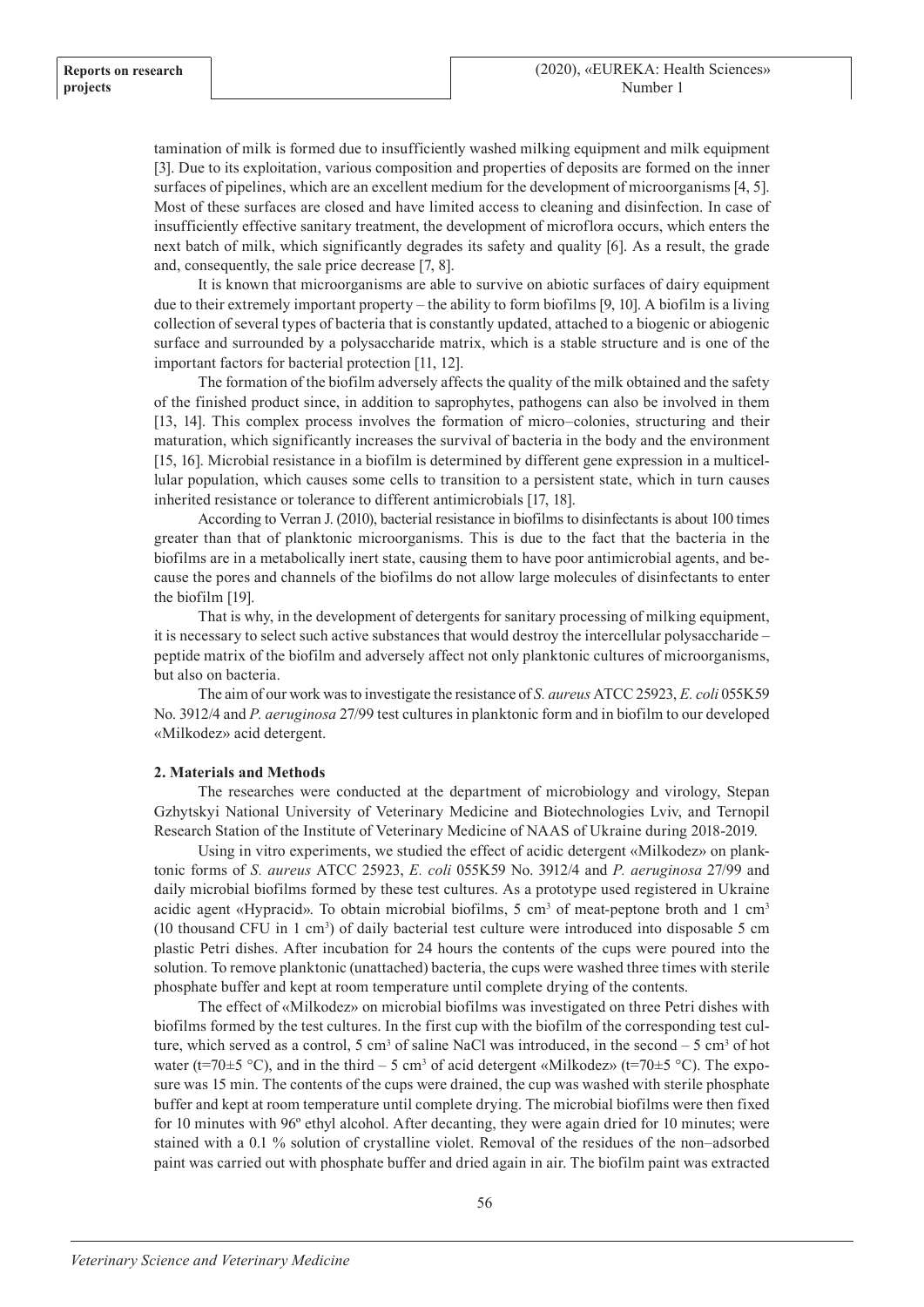by application for 20 minutes 3 cm<sup>3</sup> of 96<sup>o</sup> ethyl alcohol. To determine the density of the formed biofilms photocolometrically at a wavelength of 570 nm, determine the optical density of ethyl alcohol, which was carried out the extraction of paint [20]. The density of the formed microbial biofilms was considered low in optical density of the extract up to 0.5 units, average – from 0.5 to 1.0 units; and high – over 1.0 units [21].

To determine the resistance of microorganisms in daily biofilms to «Milkodez» and «Hypracid» in Petri dishes with pre-formed biofilms for 15 minutes 5 cm<sup>3</sup> (t=70 $\pm$ 5 °C) of their 0.5 % solutions were added. The disinfectants were drained and the contents of the cup washed three times with phosphate buffer solution and 5 cm<sup>3</sup> of sterile NaCl solution was added. The sterile swab was carefully washed from the walls and bottom of the cup microbial biofilm, selected 1 cm<sup>3</sup> suspension from which did a number of ten fold dilutions. The determination of the stability of planktonic forms of test cultures of microorganisms to disinfectants was carried out in sterile tubes, which made 10 cm<sup>3</sup>  $(t=70±5 °C)$  of 0.5 % working solutions and 0.1 cm<sup>3</sup> (1 billion microbial bodies) of the standard test cultures. The culture was maintained for 15 minutes and from the resulting slurry a number of ten fold dilutions were prepared. Crops from each dilution were carried out in Petri dishes, in which 1 cm<sup>3</sup> of the suspension was introduced and filled with molten and cooled to 45±1 °C MPB [22].

Incubation of mesophilic microorganisms was carried out in a thermostat at a temperature of 30 °C, and psychrophilic – 20 °C. After 48 hours the calculation of the growing colonies were carried out. The results were expressed in colony forming units (CFU).

The obtained numerical material was subjected to statistical processing by the method of variational statistics with determination of mean values and mean error. The probability of differences between the mean values during the analysis was evaluated using Student's t test (t). The difference between the values was considered probable when the probability of the difference was p≤0.05.

## **3. Results**

In **Fig. 1** is shown the optical density of ethyl alcohol, which carried out the extraction of paint from bacterial biofilms formed *S. aureus* ATCC 25923, *E. coli* 055K59 No. 3912/41 and *P. aeruginosa* 27/99, indicating that these test cultures are capable to form high-density biofilms, since the optical density of the extract in the control ranged from 1.28 to 2.05 units, which is greater than 1.0 units.

Processing of microbial biofilms for 15 minutes with hot water ( $t=70±5$  °C) caused a significant ( $p \le 0.01$ ) decrease in the optical density of the solutions. Thus, the optical density of the solution, by which biofilms were washed formed by *S. aureus* ATCC 25923 was 1,11 units, biofilms *E. coli* 055K59 No. 3912/41 – 1.04 units and *P. aeruginosa* 27/99 – 0.83 units, which was 1.8, 1.6 and 1.5 times lower, respectively, compared to the control.



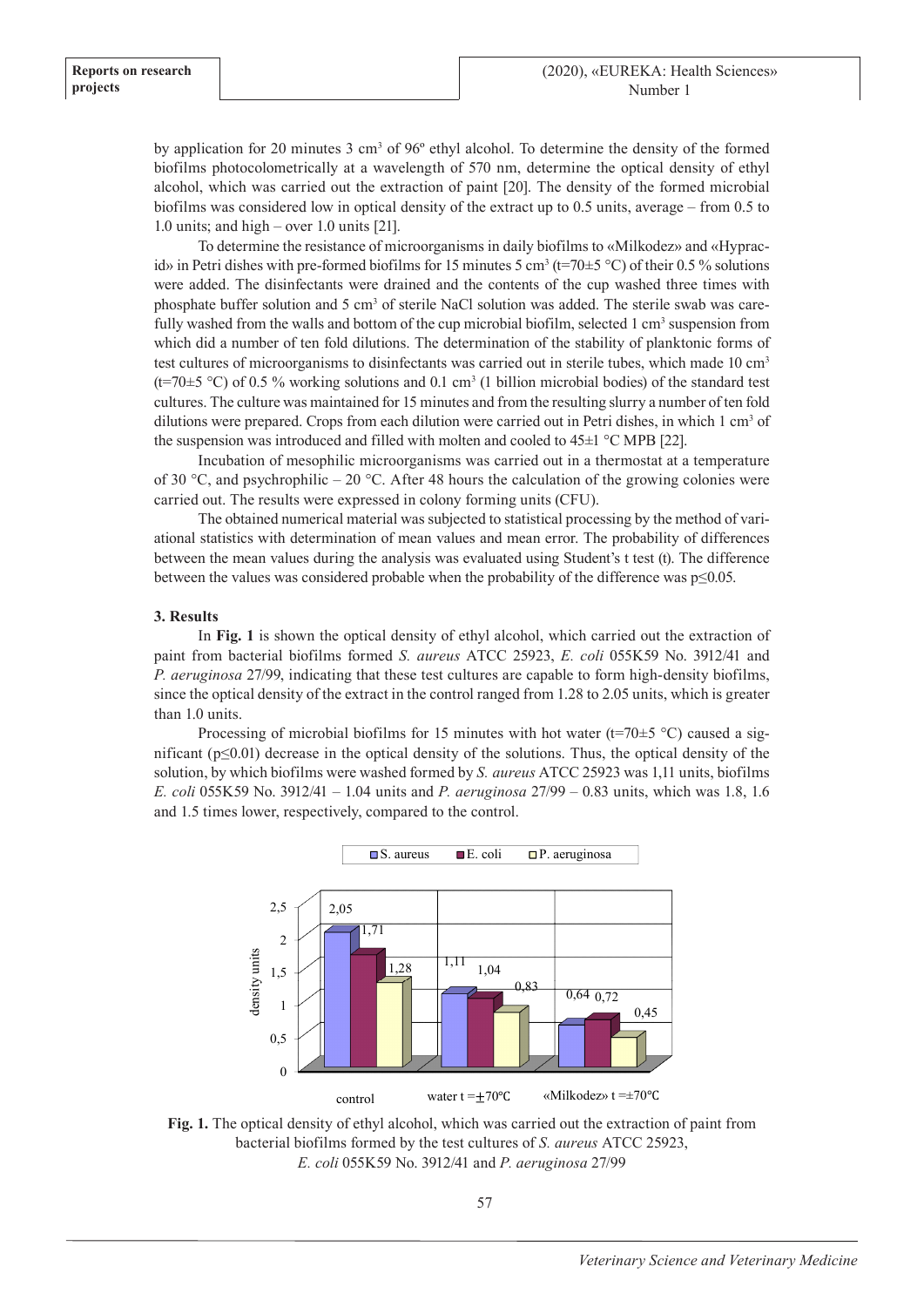Due to the impact on microbial biofilms formed by the test cultures of *S. aureus* ATCC 25923, *E. coli* 055K59 No. 3912/41 and *P. aeruginosa* 27/99 for 15 min. 0.5 % solution of acid detergent «Milkodez» the optical density of the solutions was respectively 0.64, 0.72, 0.45 units. The results obtained indicate that the «Milkodez»caused a decrease in the biofilm–forming ability of *S. aureus* ATCC 25923 3.2 times, in *E. coli* 055K59 No. 3912/41 – 1.7 times and in *P. aeruginosa* 27/99 – 2.8 times, compared to control. However, the density of one – day microbial biofilms formed by *S. aureus* ATCC 25923 and *E. coli* 055K59 No. 3912/41 was medium, and *P. aeruginosa* 27/99 was low.

Important in the study of new disinfectants is the study of the resistance to them of microorganisms, which are in planktonic form and formed into biofilms (**Table 1**).

## **Table 1**

The resistance of the test cultures of microorganisms to working solutions of acidic agents «Milkodez» and «Hypracid», lg CFU/cm<sup>3</sup> , M±m, n=5

| <b>Microorganisms</b>      |            | The number of microorganisms in $1 \text{ cm}^3$ depends |                   |                      |
|----------------------------|------------|----------------------------------------------------------|-------------------|----------------------|
|                            |            | <b>Control</b>                                           | «Hypracid»        | «Milkodez»           |
| S. aureus ATCC 25923       | planktonic | $7.08 \pm 0.351$                                         | $2.08 \pm 0.087*$ | $\theta$             |
|                            | hiofilm    | $8.38\pm0.327$                                           | $4.97\pm0.192*$   | $1.86 \pm 0.079$ * ° |
| E. coli 055K59 No. 3912/41 | planktonic | $7.08 \pm 0.351$                                         | $\theta$          | $\theta$             |
|                            | biofilm    | $8.52 \pm 0.357$                                         | $4.87 \pm 0.162*$ | $1.23 \pm 0.046$ * ° |
| P. aeruginosa 27/99        | planktonic | $7.04 \pm 0.274$                                         | $\theta$          | $\theta$             |
|                            | biofilm    | $5.73 \pm 0.234$                                         | $3.15\pm0.122*$   | $2.20 \pm 0.083$ * ° |

*Note: o − р≤0.001− to the «Hypracid»; \* − р≤0.001 – to control* 

It is established that the developed acidic detergent «Milkodez» in working concentration of 0.5 %, for exposures of 15 minutes caused the death of all test cultures of microorganisms that were in planktonic form. At the same exposure, the prototype agent «Hypracid» caused the death of planktonic forms *E. coli* 055K59 No. 3912/41 and *P. aeruginosa* 27/99 and showed a bactericidal effect against the *S. aureus* ATCC 25923 test culture, since their number decreased by 1 cm<sup>3</sup>, compared to the control, 3.4 times ( $p \le 0.001$ ) and amounted to 2.08±0.087 lg CFU.

Biofilm to the acidic agent «Milkodez» indicate that for 15 min the exposure of its working solution did not ensure the death of all microorganisms. Thus, after the destruction of the biofilm formed *S. aureus* ATCC 25923, *E. coli* 055K59 No. 3912/41 and *P. aeruginosa* 27/99 and sowing 1 cm<sup>3</sup> of the resulting suspension on a nutrient medium, after 48 hours of incubation on it increased respectively 1.86±0.079, 1.23±0.046 and 2.20±0.083 lg CFU. Compared to controls, the number of *S. aureus* ATCC 25923 was 4.5 times lower (p≤0.001), *E. coli* 055K59 No. 3912/41 – 6.9 times, and *P. aeruginosa* 27/99 – 2.6. times.

*P. aeruginosa* 27/99 and the least resistant *S. aureus* ATCC 25923 were the least resistant of the tested test cultures formed into the biofilm to the «Hypracid» prototype preparation. *S. aureus* 25923 was 4.97±0.192 lg CFU, *E. coli* 055K59 No. 3912/41 – 4.87±0.162 and *P. aeruginosa* 27/99 – 3.15±0.122 lg CFU, which, compared to the control, was smaller respectively 40.7, 42.8 and 45.1 % (p≤0.001).

It has been proven that the «Milkodez» acid detergent developed is more effective than the prototype «Hypracid», since it caused the death of 100 % of planktonic test cultures and the number of *S. aureus* ATCC 25923, *E. coli* 055K59 No. 3912/41 and *P. aeruginosa* 27/99 formed in the biofilm that survived after its application was 2.7, 3.2 and 1.4 times lower, respectively.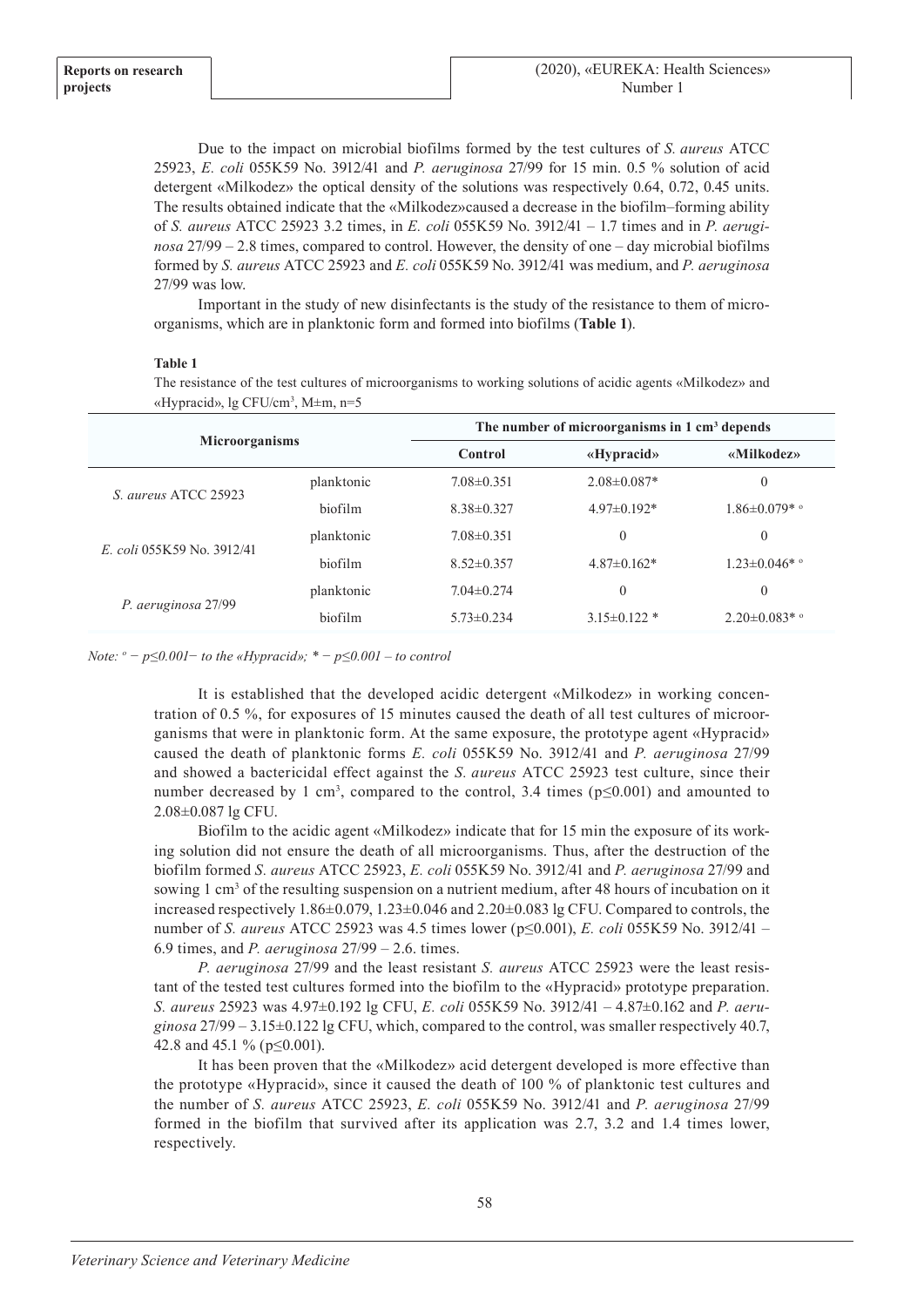## **4. Conclusion**

1. Acid detergent «Milkodez» for 15 minutes of exposure causes a decrease in biofilm– forming capacity of *S. aureus* ATCC 25923 3.2 times, in *E. coli* 055K59 No. 3912/41 – 1.7 times and in *P. aeruginosa* 27/99 – 2.8 times and the formation of low biofilms and medium density.

2. The use of «Milkodez» provided 100 % destruction of planktonic forms of *S. aureus* ATCC 25923, *E. coli* 055K59 No. 3912/41 and *P. aeruginosa* 27/99 and reduced their number in the biofilm by 2.7, 3.2 and 1.4 times more, respectively, compared to «Hypracid» detergent.

#### **References**

- [1] Jacobs, J. A., Siegford, J. M. (2012). Invited review: The impact of automatic milking systems on dairy cow management, behavior, health, and welfare. Journal of Dairy Science, 95 (5), 2227–2247. doi: http://doi.org/10.3168/jds.2011-4943
- [2] Janštová, B., Dračková, M., Dlesková, K., Cupáková, Š., Necidová, L., Navrátilová, P., Vorlová, L. (2011). Quality of raw milk from a farm with automatic milking system in the Czech Republic. Acta Veterinaria Brno, 80 (2), 207–214. doi: http://doi.org/ 10.2754/avb201180020207
- [3] Palyi, A. (2015). Ynnovatsyonni podkhod v opredelenyy chystotu doylno-molochnoho oborudovanyia. Vestnyk NHAU, 1 (4). 161–166.
- [4] Córdova, H. de A., Alessio, D. R. M., Cardozo, L. L., Thaler Neto, A. (2018). Impact of the factors of animal production and welfare on robotic milking frequency. Pesquisa Agropecuária Brasileira, 53 (2), 238–246. doi: http://doi.org/10.1590/s0100- 204x2018000200013
- [5] Hickey, C. D., Sheehan, J. J., Wilkinson, M. G., Auty, M. A. E. (2015). Growth and location of bacterial colonies within dairy foods using microscopy techniques: a review. Frontiers in Microbiology, 6. doi: http://doi.org/10.3389/fmicb.2015.00099
- [6] Gachak, Y. R., Mikhailitskaya, O. R., Gutyj, B. V., Kuzio, L. R., Beliak, V. I. (2019). Dairy products of treatment and prophylactic action with the new cryopowder. Scientific Messenger of LNU of Veterinary Medicine and Biotechnologies, 21 (91), 110–117. doi: http://doi.org/10.32718/nvlvet-f9119
- [7] Fitzpatrick, S. R., Garvey, M., Jordan, K., Flynn, J., O'Brien, B., Gleeson, D. (2019). Screening commercial teat disinfectants against bacteria isolated from bovine milk using disk diffusion. Veterinary World, 12 (5), 629–637. doi: http://doi.org/10.14202/ vetworld.2019.629-637
- [8] Alhussien, M. N., Dang, A. K. (2018). Milk somatic cells, factors influencing their release, future prospects, and practical utility in dairy animals: An overview. Veterinary World, 11 (5), 562–577. doi: http://doi.org/10.14202/vetworld.2018.562-577
- [9] Seale, B., Bremer, P., Flint, S., Brooks, J., Palmer, J. (2015). Overview of the Problems Resulting from Biofilm Contamination in the Dairy Industry. Biofilms in the Dairy Industry. Chichester: John Wiley & Sons, Ltd, 49–64. doi: http://doi.org/ 10.1002/9781118876282.ch4
- [10] Vlková, H., Babák, V., Seydlová, R., Pavlík, I., Schlegelová, J. (2008). Biofilms and hygiene on dairy farms and in the dairy industry: sanitation chemical products and their effectiveness on biofilms – a review. Czech Journal of Food Sciences, 26 (5), 309–323. doi: http://doi.org/10.17221/1128-cjfs
- [11] Costerton, W., Veeh, R., Shirtliff, M., Pasmore, M., Post, C., Ehrlich, G. (2003). The application of biofilm science to the study and control of chronic bacterial infections. Journal of Clinical Investigation, 112 (10), 1466–1477. doi: http://doi.org/10.1172/ jci200320365
- [12] Majed, R., Faille, C., Kallassy, M., Gohar, M. (2016). Bacillus cereus Biofilms Same, Only Different. Frontiers in Microbiology, 7. doi: http://doi.org/10.3389/fmicb.2016.01054
- [13] Kukhtyn, M., Krushelnytska, N. (2014) Formuvannia bioplivok mikroorhanizmamy, yaki vydileni z doilnoho ustatkuvannia. Biolohiia tvaryn, 16 (1), 95–103.
- [14] Ostrov, I., Paz, T., Shemesh, M. (2019). Robust Biofilm-Forming Bacillus Isolates from the Dairy Environment Demonstrate an Enhanced Resistance to Cleaning-in-Place Procedures. Foods, 8 (4), 134. doi: http://doi.org/10.3390/foods8040134
- [15] Marchand, S., De Block, J., De Jonghe, V., Coorevits, A., Heyndrickx, M., Herman, L. (2012). Biofilm Formation in Milk Production and Processing Environments; Influence on Milk Quality and Safety. Comprehensive Reviews in Food Science and Food Safety, 11 (2), 133–147. doi: http://doi.org/10.1111/j.1541-4337.2011.00183.x
- [16] Zhao, K., Tseng, B. S., Beckerman, B., Jin, F., Gibiansky, M. L., Harrison, J. J. et. al. (2013). Psl trails guide exploration and microcolony formation in Pseudomonas aeruginosa biofilms. Nature, 497 (7449), 388–391. doi: http://doi.org/10.1038/ nature12155
- [17] Singh, S., Singh, S. K., Chowdhury, I., Singh, R. (2017). Understanding the Mechanism of Bacterial Biofilms Resistance to Antimicrobial Agents. The Open Microbiology Journal, 11 (1), 53–62. doi: http://doi.org/10.2174/1874285801711010053